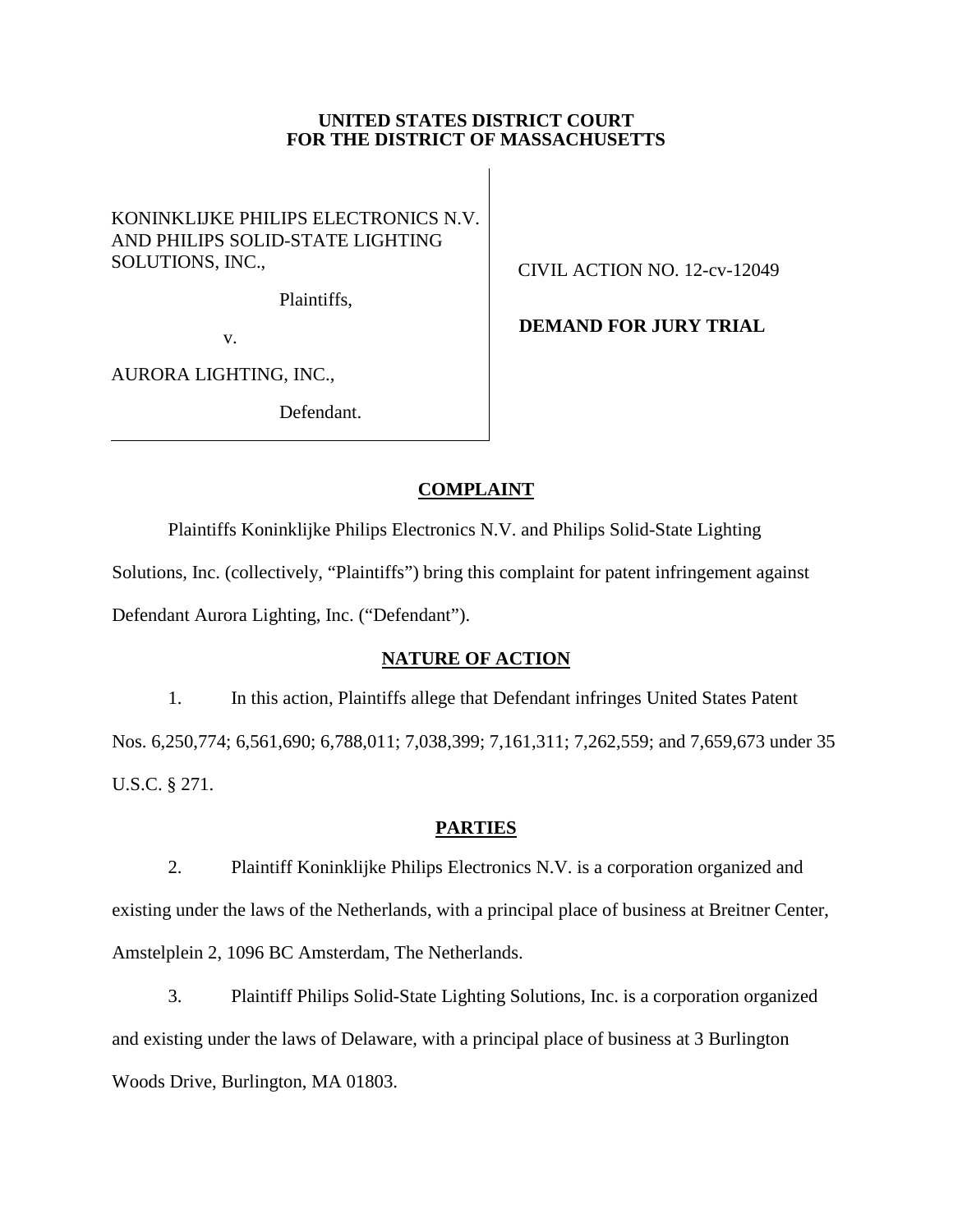4. Upon information and belief, Defendant Aurora Lighting, Inc. is a corporation organized and existing under the laws of Florida, with a principal place of business at 19329 US Highway 19 North, Suite 100, Clearwater, FL 33764.

#### **JURISDICTION AND VENUE**

5. This Court has subject matter jurisdiction over this action pursuant to 28 U.S.C. §§ 1331 and 1338.

6. Upon information and belief, Defendant has made, used, provided, sold, offered to sell, imported, or distributed to others for such purposes, lighting products and systems employing light-emitting diodes ("LEDs") for illumination ("LED Lighting Devices") throughout the United States, including Massachusetts and this judicial district.

7. Upon information and belief, Defendant maintains or has maintained continuous and systematic contacts with Massachusetts and this judicial district and has committed tortious activity within the district.

8. Venue is proper in this judicial district under 28 U.S.C. §§ 1391(b), (c) and/or 1400(b), as *inter alia* the Defendant is subject to personal jurisdiction in this district.

#### **FACTUAL BACKGROUND**

9. Upon information and belief, Defendant's LED Lighting Devices include products under the AURORA®, LUNA®, and SOLA® marks. Defendant's LED Lighting Devices include retrofit bulbs for installation in conventional light bulb sockets and/or designed to resemble conventional, non-LED-based bulbs including, among others, A19 products, PAR38 products, PAR30 products, PAR20 products, PAR16 products, MR16 products, T8 tube products, GU10 products, and Candle products. Defendant's LED Lighting Devices also include other lighting products including, among others, downlight flat panel products, high bay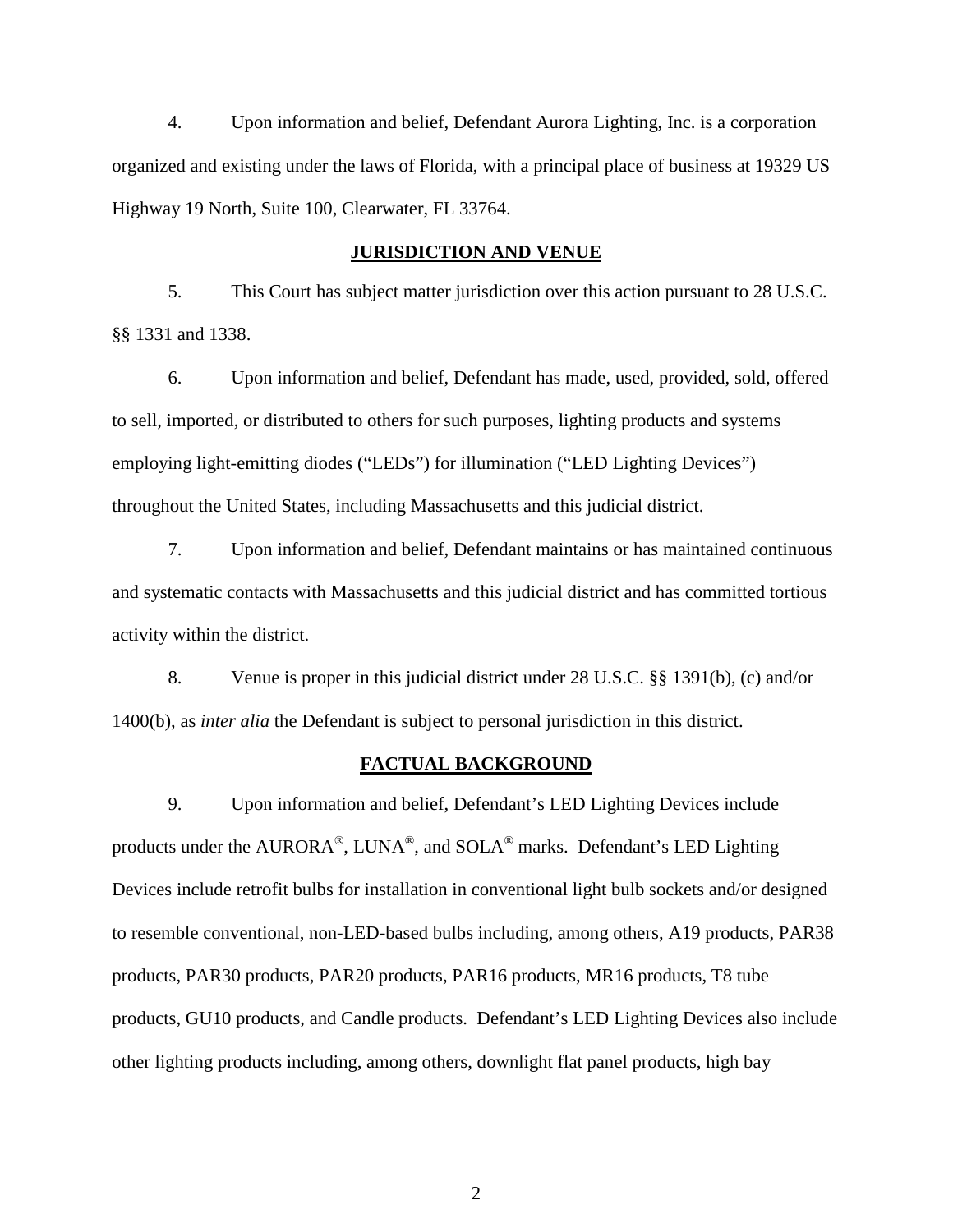products, floodlight products, spotlight products, canopy and wallwasher products, submersible products, and street light products.

### **COUNT I: PATENT INFRINGEMENT OF U.S. PATENT NO. 6,250,774**

10. Plaintiffs incorporate by reference paragraphs 1-9 as if fully set forth herein.

11. On June 26, 2001, the United States Patent & Trademark Office ("Patent Office") duly and legally issued United States Patent No. 6,250,774 ("the '774 Patent"), entitled "Luminaire," to Simon H. A. Begemann et al. Plaintiff Koninklijke Philips Electronics N.V. is the assignee and owner of the '774 Patent, a copy of which is attached as Exhibit A.

12. Upon information and belief, Defendant is engaged in activities that infringe the '774 Patent by making, using, offering to sell, selling and/or importing LED Lighting Devices, including, without limitation, its PAR16, PAR20, PAR30, PAR38, downlight and wallwasher products, in the United States, and/or by actively inducing and contributing to infringement by others under 35 U.S.C. §§ 271(b) and (c).

13. Upon information and belief, Defendant is aware of the '774 Patent and its infringement is deliberate, willful, and in reckless disregard of Plaintiffs' patent rights.

14. Plaintiffs have been and continue to be injured by the infringing activities of Defendant.

# **COUNT II: PATENT INFRINGEMENT OF U.S. PATENT NO. 6,561,690**

15. Plaintiffs incorporate by reference paragraphs 1-9 as if fully set forth herein.

16. On May 13, 2003, the Patent Office duly and legally issued United States Patent No. 6,561,690 ("the '690 Patent"), entitled "Luminaire Based on the Light Emission of Light-Emitting Diodes," to Christophe Balestriero et al. Plaintiff Koninklijke Philips Electronics N.V. is the assignee and owner of the '690 Patent, a copy of which is attached as Exhibit B.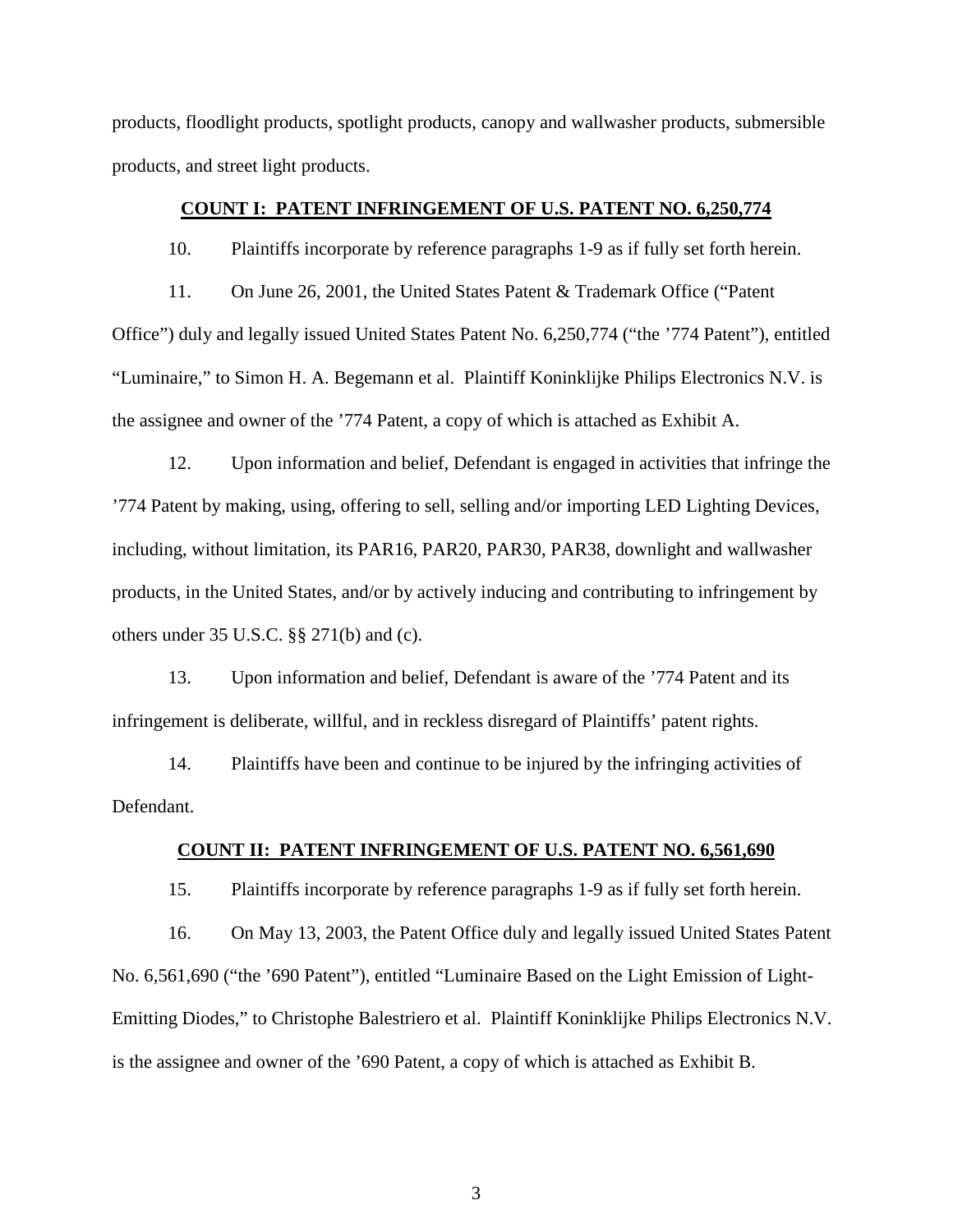17. Upon information and belief, Defendant is engaged in activities that infringe the '690 Patent by making, using, offering to sell, selling and/or importing LED Lighting Devices, including without limitation, its PAR30 products, in the United States, and/or by actively inducing and contributing to infringement by others under 35 U.S.C. §§ 271(b) and (c).

18. Plaintiffs have been and continue to be injured by the infringing activities of Defendant.

#### **COUNT III: PATENT INFRINGEMENT OF U.S. PATENT NO. 6,788,011**

19. Plaintiffs incorporate by reference paragraphs 1-9 as if fully set forth herein.

20. On September 7, 2004, the Patent Office duly and legally issued United States Patent No. 6,788,011 ("the '011 Patent"), entitled "Multicolored LED Lighting Method and Apparatus," to George G. Mueller et al. Plaintiff Philips Solid-State Lighting Solutions, Inc. is the assignee and owner of the '011 Patent, a copy of which is attached as Exhibit C.

21. Upon information and belief, Defendant is engaged in activities that infringe the '011 Patent by making, using, offering to sell, selling and/or importing LED Lighting Devices, such as, including without limitation, its wallwasher products, in the United States, and/or by actively inducing and contributing to infringement by others under 35 U.S.C. §§ 271(b) and (c).

22. Plaintiffs have been and continue to be injured by the infringing activities of Defendant.

#### **COUNT IV: PATENT INFRINGEMENT OF U.S. PATENT NO. 7,038,399**

23. Plaintiffs incorporate by reference paragraphs 1-9 as if fully set forth herein.

24. On May 2, 2006, the Patent Office duly and legally issued United States Patent No. 7,038,399 ("the '399 Patent"), entitled "Methods and Apparatus for Providing Power to Lighting Devices," to Ihor A. Lys et al. Plaintiff Philips Solid-State Lighting Solutions, Inc. is the assignee and owner of the '399 Patent, a copy of which is attached as Exhibit D.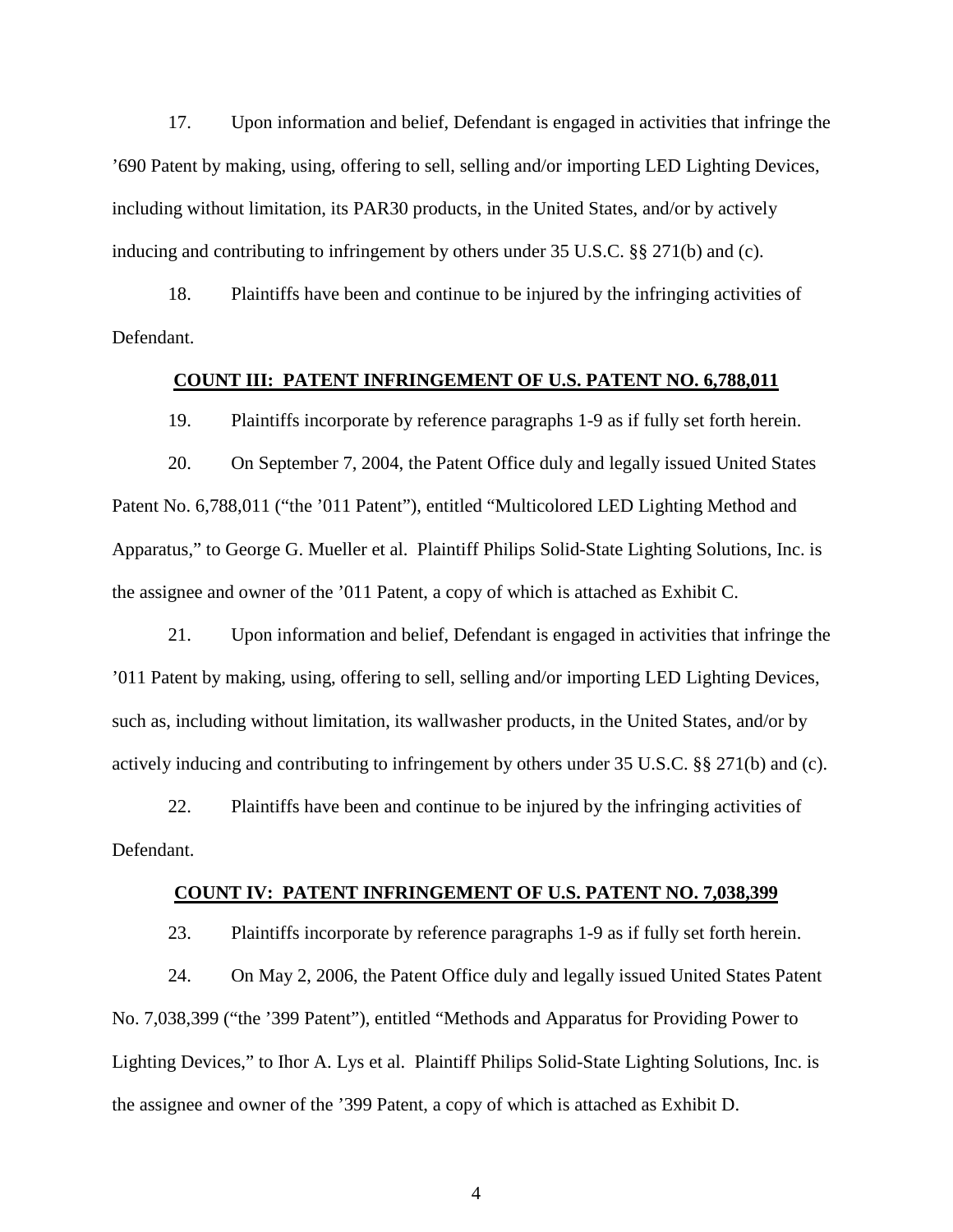25. Upon information and belief, Defendant is engaged in activities that infringe the '399 Patent by making, using, offering to sell, selling and/or importing LED Lighting Devices, including, without limitation, its A19, PAR16, PAR20, PAR30, PAR38, MR16, and downlight products, in the United States, and/or by actively inducing and contributing to infringement by others under 35 U.S.C. §§ 271(b) and (c).

26. Upon information and belief, Defendant is aware of the '399 Patent and its infringement is deliberate, willful, and in reckless disregard of Plaintiffs' patent rights.

27. Plaintiffs have been and continue to be injured by the infringing activities of Defendant.

### **COUNT V: PATENT INFRINGEMENT OF U.S. PATENT NO. 7,161,311**

28. Plaintiffs incorporate by reference paragraphs 1-9 as if fully set forth herein.

29. On January 9, 2007, the Patent Office duly and legally issued United States Patent No. 7,161,311 ("the '311 Patent"), entitled "Multicolored LED Lighting Method and Apparatus," to George G. Mueller et al. Plaintiff Philips Solid-State Lighting Solutions, Inc. is the assignee and owner of the '311 Patent, a copy of which is attached as Exhibit E.

30. Upon information and belief, Defendant is engaged in activities that infringe the '311 Patent by making, using, offering to sell, selling and/or importing LED Lighting Devices, including, without limitation, its A19 products, in the United States, and/or by actively inducing and contributing to infringement by others under 35 U.S.C. §§ 271(b) and (c).

31. Upon information and belief, Defendant is aware of the '311 Patent and its infringement is deliberate, willful, and in reckless disregard of Plaintiffs' patent rights.

32. Plaintiffs have been and continue to be injured by the infringing activities of Defendant.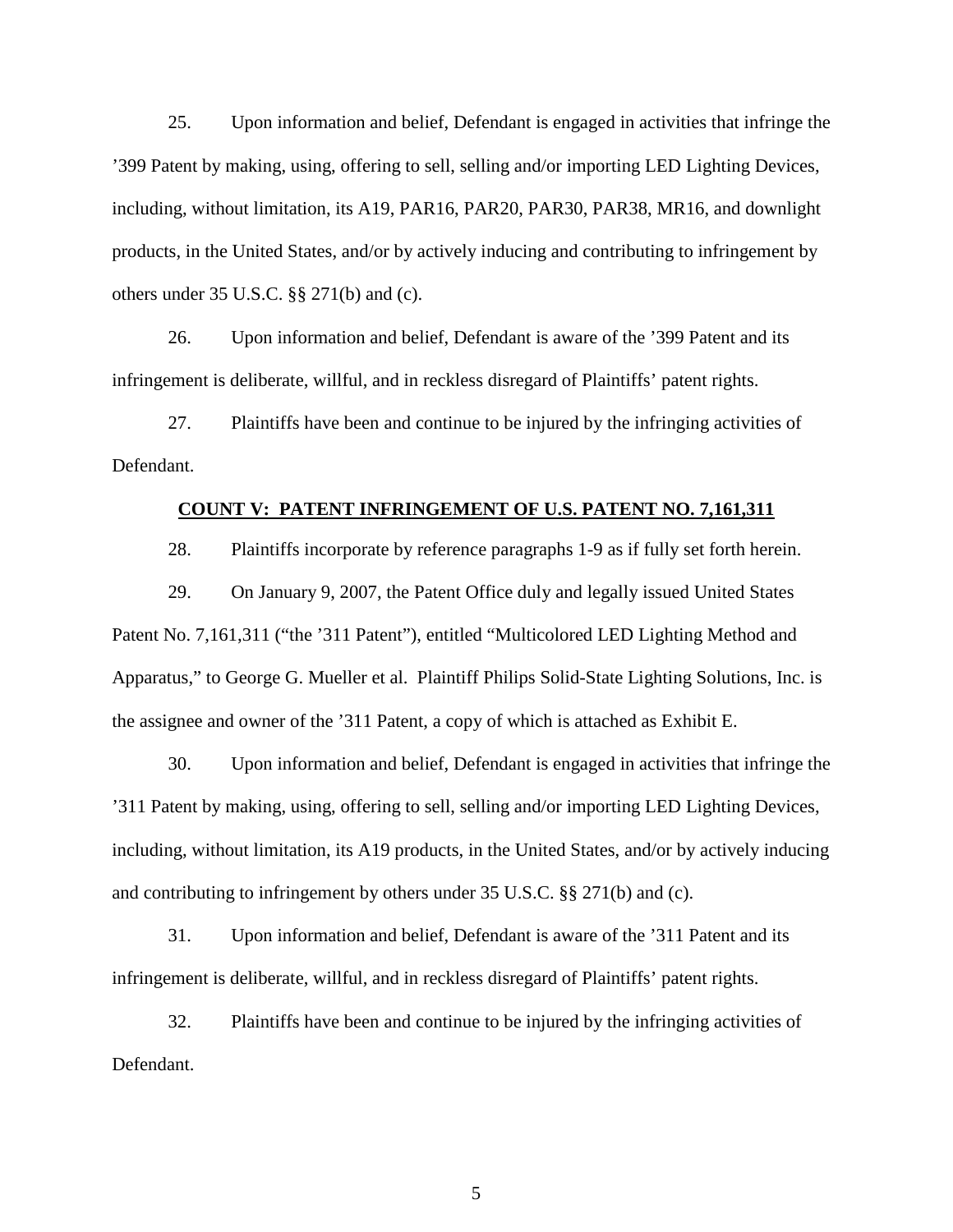#### **COUNT VI: PATENT INFRINGEMENT OF U.S. PATENT NO. 7,262,559**

33. Plaintiffs incorporate by reference paragraphs 1-9 as if fully set forth herein.

34. On August 28, 2007, the Patent Office duly and legally issued United States Patent No. 7,262,559 ("the '559 Patent"), entitled "LEDs Driver," to Ajay Tripathi et al. Plaintiff Koninklijke Philips Electronics N.V. is the assignee and owner of the '559 Patent, a copy of which is attached as Exhibit F.

35. Upon information and belief, Defendant is engaged in activities that infringe the '559 Patent by making, using, offering to sell, selling and/or importing LED Lighting Devices, including, without limitation, its A19 and PAR30 products, in the United States, and/or by actively inducing and contributing to infringement by others under 35 U.S.C. §§ 271(b) and (c).

36. Plaintiffs have been and continue to be injured by the infringing activities of Defendant.

### **COUNT VII: PATENT INFRINGEMENT OF U.S. PATENT NO. 7,659,673**

37. Plaintiffs incorporate by reference paragraphs 1-9 as if fully set forth herein.

38. On February 9, 2010, the Patent Office duly and legally issued United States Patent No. 7,659,673 ("the '673 Patent"), entitled "Methods and Apparatus for Providing a Controllably Variable Power to a Load," to Ihor A. Lys. Plaintiff Philips Solid-State Lighting Solutions, Inc. is the assignee and owner of the '673 Patent, a copy of which is attached as Exhibit G.

39. Upon information and belief, Defendant is engaged in activities that infringe the '673 Patent by making, using, offering to sell, selling and/or importing LED Lighting Devices, including, without limitation, its A19 products, in the United States, and/or by actively inducing and contributing to infringement by others under 35 U.S.C. §§ 271(b) and (c).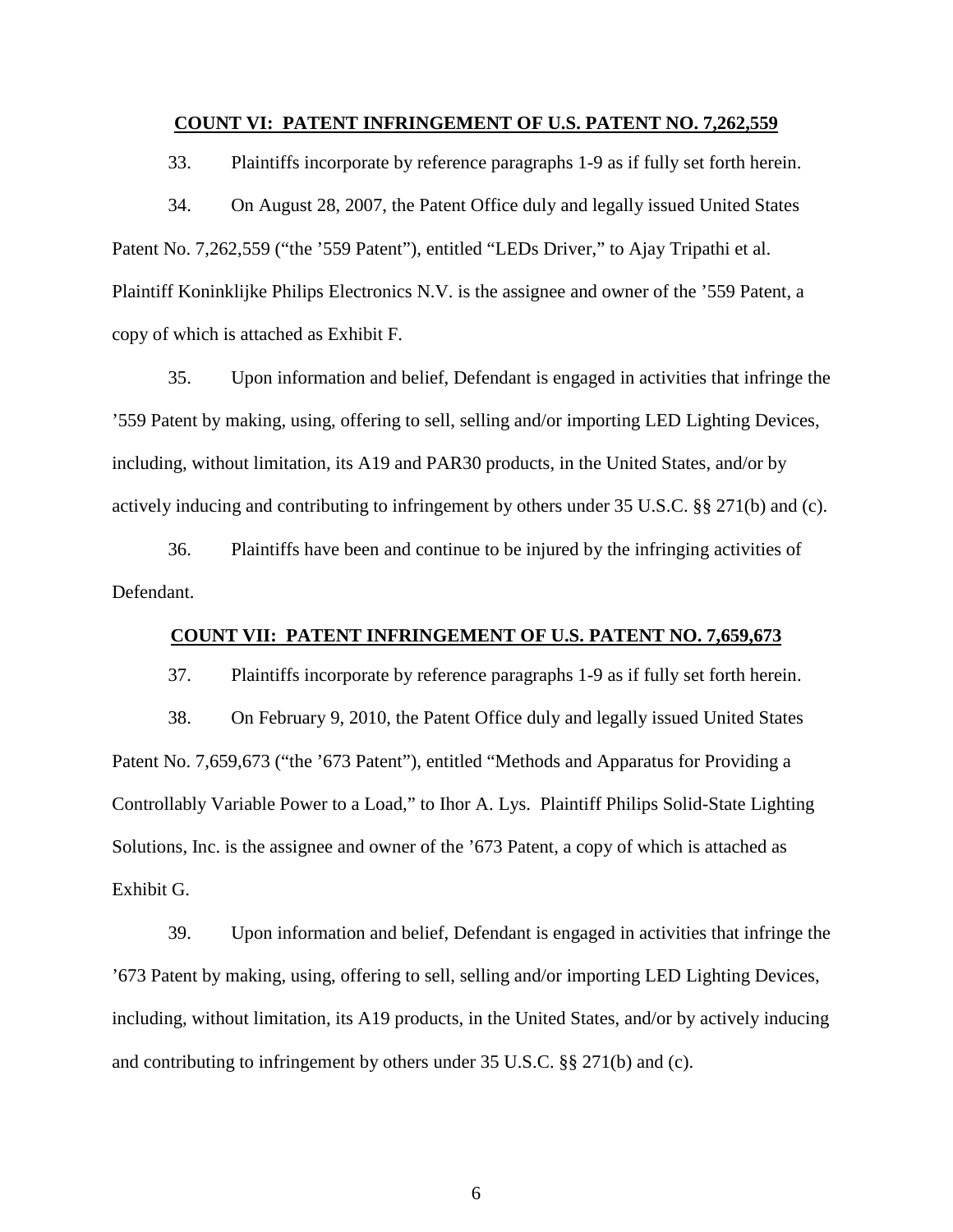40. Plaintiffs have been and continue to be injured by the infringing activities of Defendant.

# **PRAYER FOR RELIEF**

WHEREFORE, Plaintiffs respectfully request the following relief:

(a) a declaration that Defendant infringes the '774, '690, '011, '399, '311, '559, and '673 Patents and a final judgment incorporating same;

(b) entry of preliminary and/or permanent equitable relief, including but not limited to a preliminary and/or permanent injunction that enjoins Defendant and any of its officers, agents, employees, assigns, representatives, privies, successors, and those acting in concert or participation with them from infringing and/or inducing infringement of the '774, '690, '011, '399, '311, '559, and '673 Patents;

(c) an award of damages sufficient to compensate Plaintiffs for infringement of the '774, '690, '011, '399, '311, '559, and '673 Patents by Defendant, together with prejudgment and post-judgment interest;

(d) a declaration or order finding that Defendant's infringement is willful and/or an order increasing damages under 35 U.S.C. § 284;

(e) a judgment holding that this is an exceptional case under 35 U.S.C. § 285 and awarding Plaintiffs their reasonable attorneys' fees, costs, and expenses; and

(f) such other relief deemed just and proper.